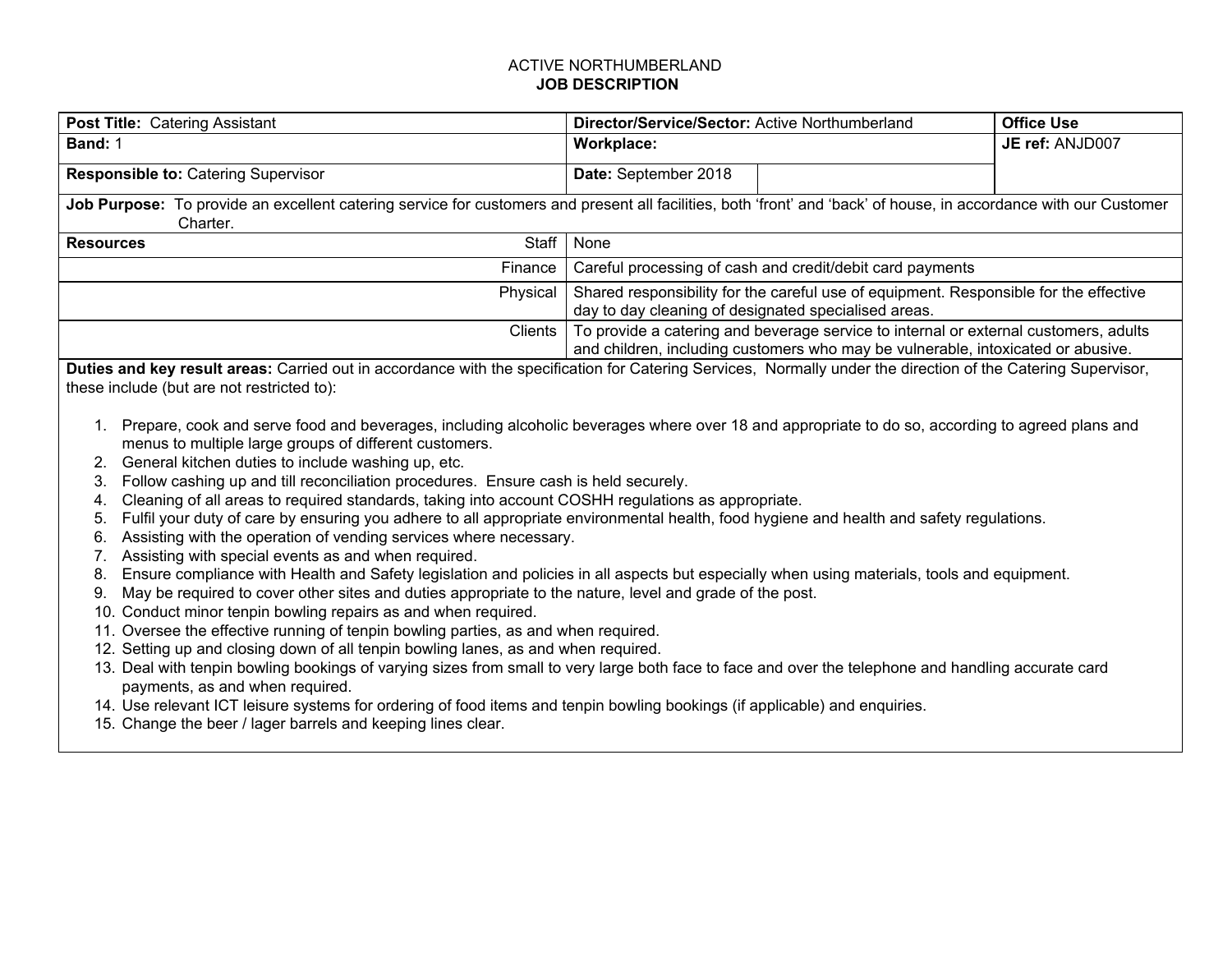The duties and responsibilities highlighted in this job description are indicative and may vary over time. Post holders are expected to undertake other reasonable duties and responsibilities relevant to the nature, level and extent of the post and the grade has been established on this basis.

| <b>Work Arrangements</b> |                                                                                        |
|--------------------------|----------------------------------------------------------------------------------------|
| Transport requirements:  | Some travel between sites may be required                                              |
| Working patterns:        | Evening and weekend work as part of a rota will be required                            |
| Working conditions:      | Hot conditions in a kitchen environment / busy counter area/cramped and low lit back   |
|                          | of bowling facilities with potential for vulnerable, intoxicated or abusive customers. |

## Active Northumberland **PERSON SPECIFICATION**

| <b>Post Title: Catering Assistant</b>                                                                                                                                                                                                                          | Director/Service/Sector: Active Northumberland                                                                                                                                                                       |  | Ref: ANJD007        |
|----------------------------------------------------------------------------------------------------------------------------------------------------------------------------------------------------------------------------------------------------------------|----------------------------------------------------------------------------------------------------------------------------------------------------------------------------------------------------------------------|--|---------------------|
| <b>Essential</b>                                                                                                                                                                                                                                               | <b>Desirable</b>                                                                                                                                                                                                     |  | <b>Assess</b><br>by |
| <b>Knowledge and Qualifications</b>                                                                                                                                                                                                                            |                                                                                                                                                                                                                      |  |                     |
| Basic Food Hygiene Certificates and City & Guilds Qualifications, or must be<br>achieved within, ideally, six months of commencement.<br>Knowledge of Health & Safety issues and COSHH regulations.<br>Literacy and numeracy skills (GCSE level or equivalent) | Nationally recognised qualification e.g. City & Guilds 706/1, NVQ<br>Level 1 or 2 – Food preparation and cooking or equivalent<br>Clear understanding of licensing regulations.                                      |  |                     |
| <b>Experience</b>                                                                                                                                                                                                                                              |                                                                                                                                                                                                                      |  |                     |
| No specific experience is necessary but candidate must be capable of<br>undertaking general duties, including basic food preparation, in a catering<br>environment.                                                                                            | Experience of general kitchen duties.<br>Cooking experience in a catering environment.<br>Experience working in a tenpin bowling environment (if applying for a<br>role in a centre with tenpin bowling facilities). |  |                     |
| <b>Skills and competencies</b>                                                                                                                                                                                                                                 |                                                                                                                                                                                                                      |  |                     |
| Basic numeracy and literacy skills<br>Excellent customer service skills<br>Good teamwork and communication                                                                                                                                                     |                                                                                                                                                                                                                      |  |                     |
| Physical, mental and emotional demands                                                                                                                                                                                                                         |                                                                                                                                                                                                                      |  |                     |